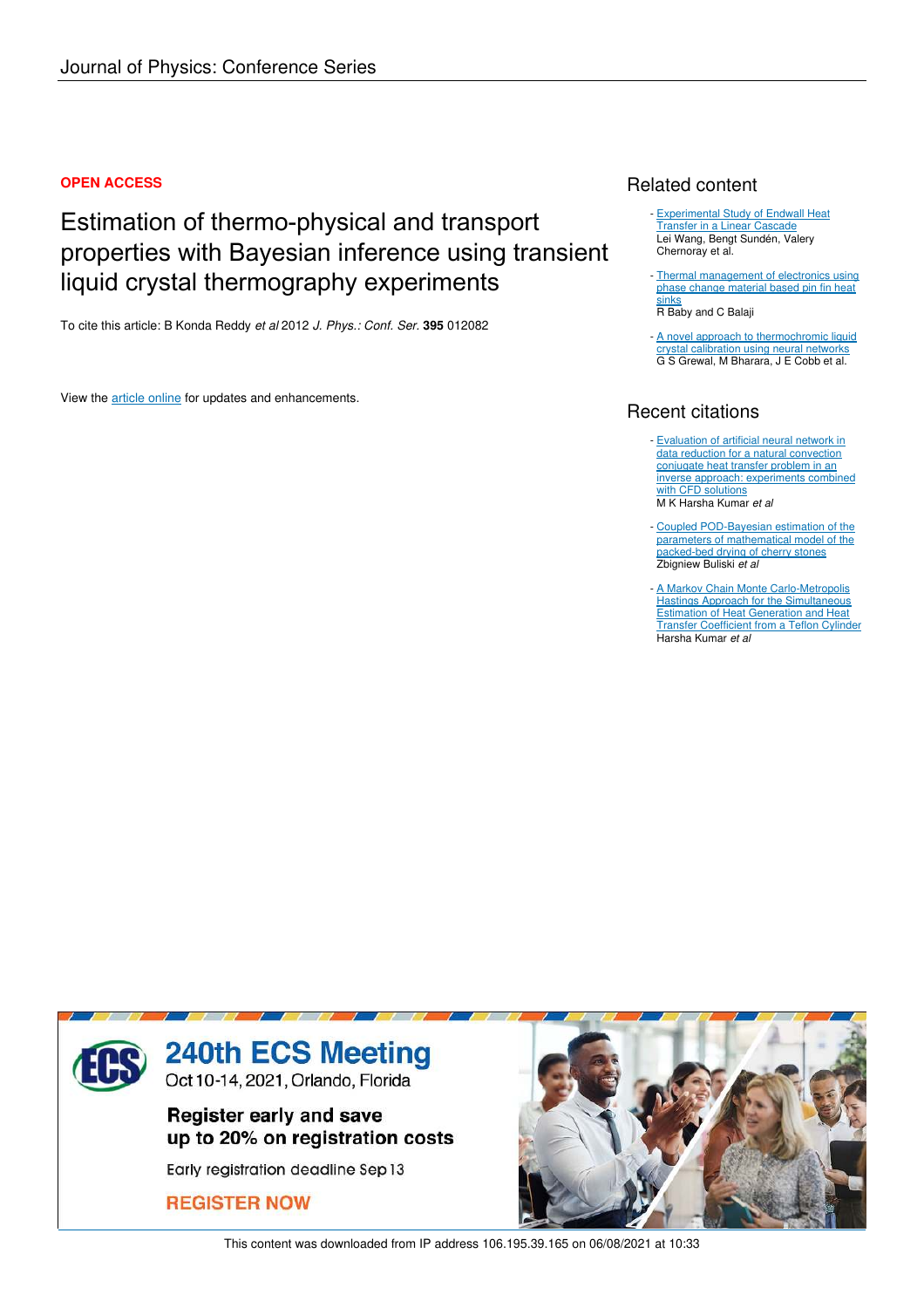# Estimation of thermo-physical and transport properties with Bayesian inference using transient liquid crystal thermography experiments

### B Konda Reddy<sup>1</sup>, N Gnanasekaran<sup>2</sup> and C Balaji<sup>3</sup>

<sup>1,2</sup> Research Scholar, Heat Transfer and Thermal Power Laboratory, Department of Mechanical Engineering, Indian Institute of Technology Madras, Chennai- 600 036, Tamilnadu, India. <sup>3</sup> Professor, Heat Transfer and Thermal Power Laboratory, Department of Mechanical Engineering, Indian Institute of Technology Madras, Chennai- 600 036, Tamilnadu, India.

E-mail: balaji@iitm.ac.in

Abstract. An inverse methodology is proposed to estimate thermo-physical and transport properties individually and simultaneously from in-house experimental data obtained using the transient Liquid Crystal Thermography (LCT) technique. A vertical rectangular fin made of mild steel and size of  $75\times250\times3$  ( $L\times W\times t$ ) (all in mm) has been used. Thermochromic Liquid Crystals (TLCs) are used to obtain transient temperature distribution along the fin surface to determine the temperature dependent heat transfer coefficient,  $h_{\theta}$  and the thermal diffusivity,  $\alpha$  of the fin. The variation of heat transfer coefficient is considered as a power law function of temperature excess  $(h_{\theta} = a'' \theta_{(x,t)}^b)$  and is derived from the basic Nusselt number equation,  $Nu_{\theta} = aRa_{\theta}^{b}$  used for laminar natural convection for a vertical plate in ambient air. Using this functional form, the 1-D transient fin equation solved using the finite difference technique for assumed values of 'a' and ' $\alpha$ '. Treating the inverse problem as a one parameter estimation in 'a' or ' $\alpha$ ' or a two parameter estimation problem in 'a' and ' $\alpha$ ', the sum of the squares of the difference between the TLC measured and simulated temperatures are minimized with the Bayesian frame work in the inverse model to determine the point estimates for 'a' and ' $\alpha$ '. Two point estimates namely the (i) mean and (ii) maximum a posterior (MAP) are used to report the retrieved quantities together with the associated standard deviation.

#### 1. Introduction

Parameter estimation in inverse heat transfer concerns the estimation of causes (thermo-physical and transport properties) from the effects. This is invariably done by using an optimization technique. Figure 1 shows the general procedure to estimate parameters in inverse heat transfer problems. In the present work, Bayesian inference has been used for solving the inverse problem. The advantage of the Bayesian inference is, that it allows for incorporation of (i) noise in the data and (ii) prior information in the estimation of parameters. A detailed account of inverse heat conduction and ill posed problems is given by Beck et al. [1]. Hueang and Yan [2] estimated the temperature dependent thermal conductivity and heat capacity simultaneously using a transient data for an inverse problem.

While solving the transient fin temperature equation to determine the temperature distribution in a forward model, invariably the average heat transfer coefficient has been considered in literature. However, this quantity, in natural convection, varies with the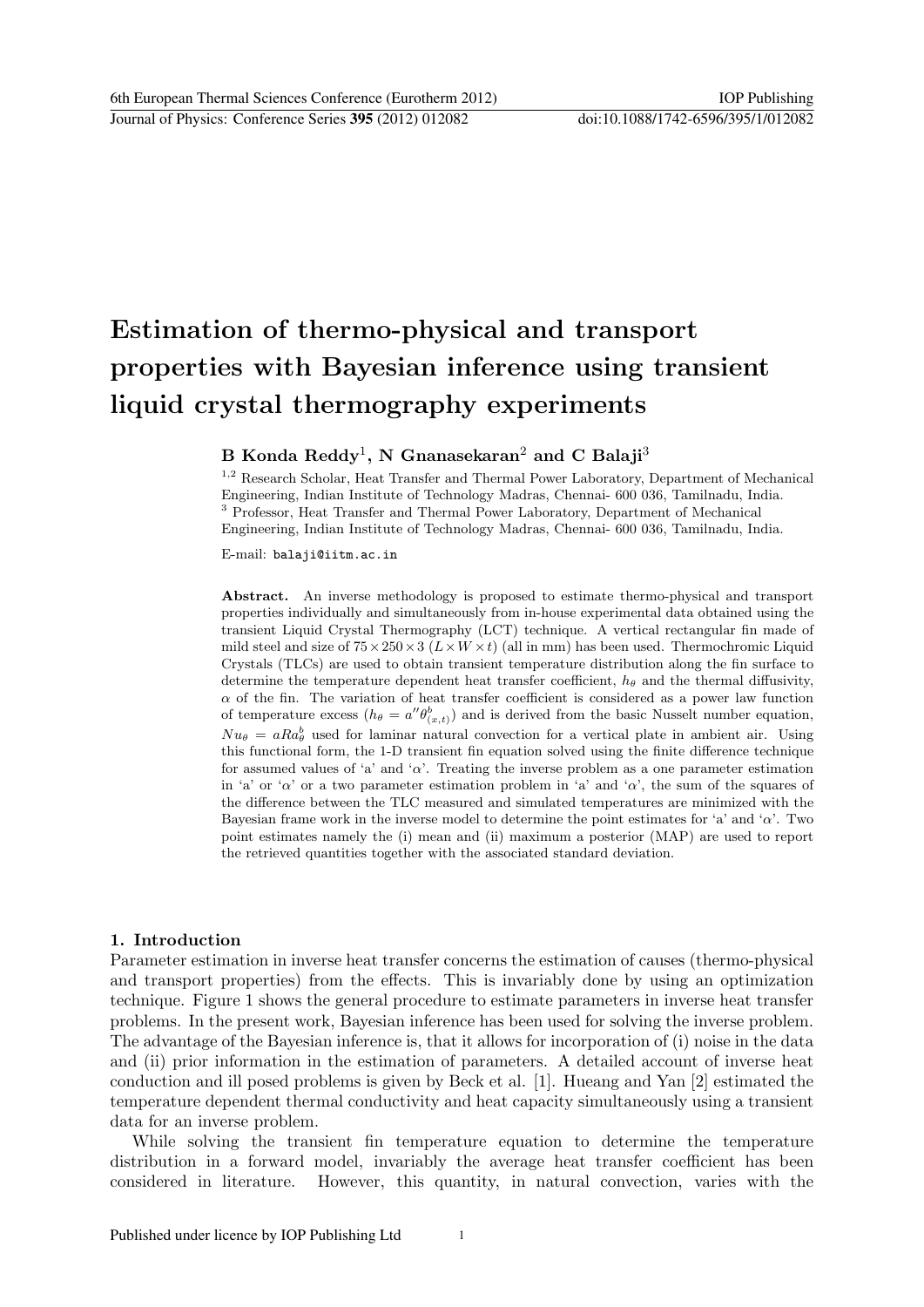

Figure 1. General procedure for a parameter estimation in an inverse heat transfer problem.

temperature excess along the length of the fin. The heat transfer coefficient varies with temperature excess in a power law form. Unal [3] and Laor and Kalman [4] considered the power law formula in their analytical and numerical analysis for fin problems. Orzechowski [5] considered the power law form in his experimental analysis of the fin problem. The temperature dependent heat transfer coefficient can be derived from the basic Nusselt number equation used for laminar natural convection as follows.

$$
Nu_{\theta} = aRa_{\theta}^{b} = a\left(\frac{g\beta\theta_{(x,t)}L^{3}}{\nu\alpha_{f}}\right)^{b} = a'\theta_{(x,t)}^{b}
$$
\n<sup>(1)</sup>

$$
h_{\theta} = \frac{Nu_{\theta}k_f}{L} = \frac{a\left(\frac{g\beta\theta_{(x,t)}L^3}{\nu\alpha_f}\right)^b k_f}{L} = a''\theta_{(x,t)}^b \tag{2}
$$

The goal is to retrieve 'a' in equation (1) from Liquid Crystal Thermography (LCT) experiments and inverse heat transfer, with a view to estimating the temperature dependent heat transfer coefficient ' $h_{\theta}$ ' in equation (2) by considering exponent 'b' as 0.25 (for laminar natural convection). The temperature field required for the estimation can be obtained with the Liquid Crystal Thermography (LCT) technique. LCT is an inexpensive thermal imaging technique for mapping surface temperature distribution. Thermochromic Liquid Crystals (TLCs) are Chiral (twisted) molecular structures and show colors by selectively reflecting incident white light. A comprehensive study of TLCs is given in Hallcrest [6]. Abdullah et al. [7] give an account of the basic issues associated with TLC calibration widely in the field of heat transfer.

The present work discusses the estimation of temperature dependent heat transfer coefficient, 'h $\theta$ ' and thermal diffusivity, ' $\alpha$ ' for a vertical rectangular fin by combining temperature measurements from unsteady heat transfer experiments using LCT and the Bayesian inference.

#### 2. Experimental set up

The schematic and a photographic view of the experimental setup are shown in figures 2 and 3 respectively. A vertical fin made of mild steel in rectangular cross-section,  $75 \times 250 \times 3$  ( $L \times W \times t$ ) (all in mm) is placed on two heated horizontal aluminium blocks that acts as a horizontal base. A heater is placed below the aluminium blocks and it is insulated with glass wool to restrict the heat flow from the bottom side of the heater plate. K-type thermocouples are inserted along the length of the fin and R40C5W TLC sheet is pasted on the surface of the fin. The color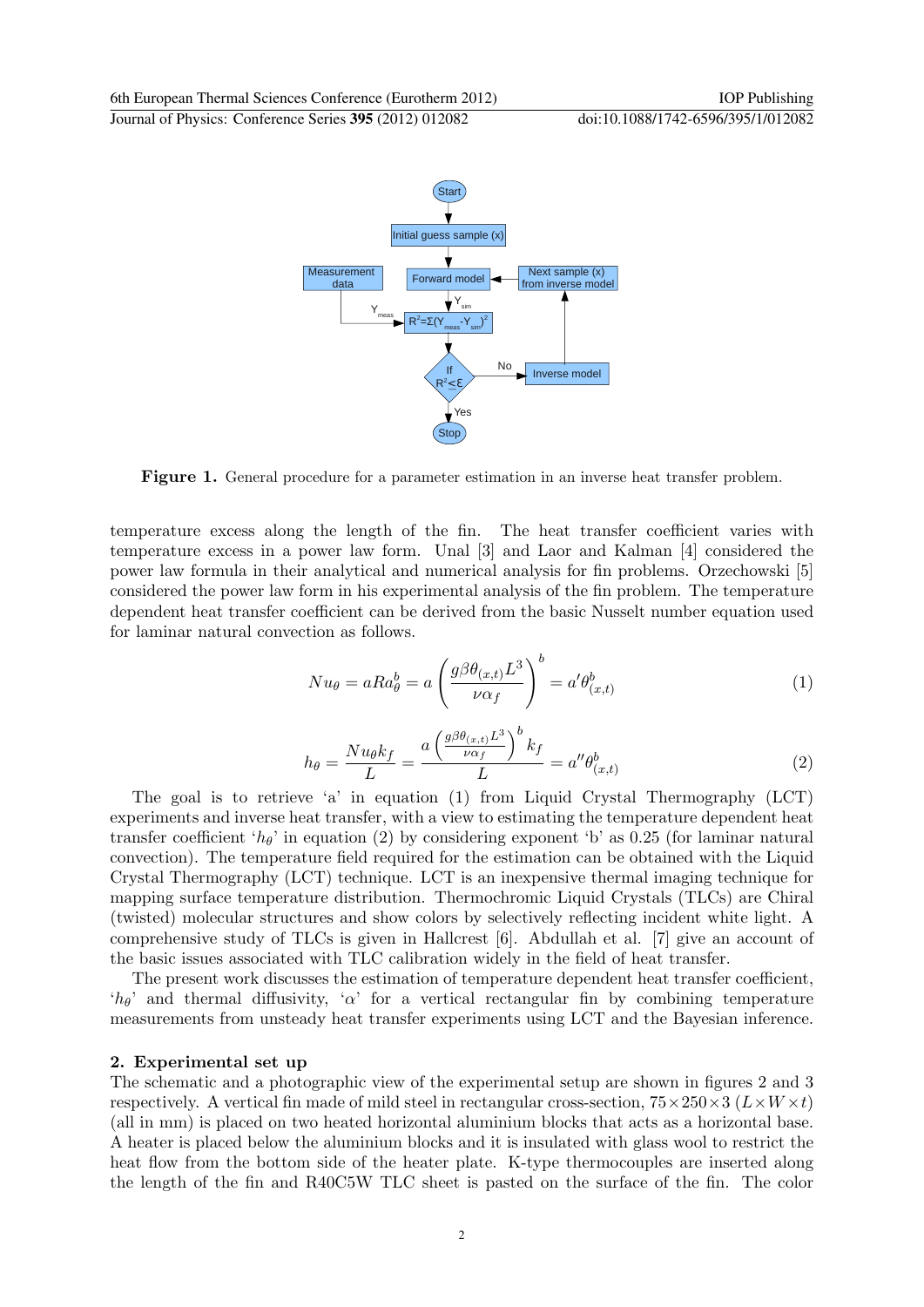

Figure 2. Schematic diagram of the experimental set up.



Figure 3. Photographic view of the experimental set up.

change of the TLC sheet as a consequence of the temperature distribution in the fin is captured with a Canon 500D digital camera. Anderson and Baughn [8] examined the spectral effects of a variety of illumination sources. In the present, the illumination light source is provided with two Philips 20 W, 6500 K cool day fluorescent lights. The camera and illumination sources are kept at a distance of 0.9 m away from the test setup. The illumination source is arranged off-axis by 20◦ and the camera is placed on the axis. Chan et al. [9] investigated the effect of variation in illumination viewing angles on the LCT results and concluded set of 0-20◦ is recommended for best results. The test setup, camera and illumination sources are provided in a dark enclosure of dimensions  $1.75 \times 1 \times 1.2$  (all in m), to isolate the measurements from ambient disturbances and secondary illumination sources.

### 3. Liquid crystal thermography

#### 3.1. Digital image processing

From Gonzalez et al. [10], the hue (H), saturation (S) and intensity (I) are calculated from the RGB color space to HSI color space, color image processing has been done for converting colors from RGB to HSI in MATLAB.

$$
\begin{cases}\nH = \begin{cases}\n\theta, & \text{if } B \le G \\
360 - \theta, & \text{if } B > G\n\end{cases} with \ \theta = \cos^{-1}\left(\frac{0.5[(R-G) + (R-B)]}{[(R-G)^2 + (R-B)(G-B)]^{\frac{1}{2}}}\right) \\
S = 1 - \frac{3}{(R+G+B)}[min(R, G, B)] \\
I = \frac{1}{3}(R+G+B)\n\end{cases} (3)
$$

#### 3.2. Calibration of liquid crystal sheet

In situ calibration of TLC sheet with thermocouples has been done by plotting thermocouple temperatures against normalized hue values, as shown in figure 4. The uncertainty of the TLC sheet is  $\pm 0.17^{\circ}$ C. The trend of the temperature versus hue has been applied to each pixel location on the surface of the fin to obtain the local surface temperatures, as shown in figure 5.

#### 4. Forward model

From the experimental data (figure 5), it is seen that the temperature distribution over the fin surface is indeed one dimensional. Let  $\theta_{(x,t)} = (T_{(x,t)} - T_{\infty})$ , then the partial differential equation for the control volume element on a transient fin is,

$$
\frac{\partial^2 \theta_{(x,t)}}{\partial x^2} - \frac{h_{\theta} p}{k_s t W} \theta_{(x,t)} = \frac{\rho c_p}{k_s} \frac{\partial \theta_{(x,t)}}{\partial t}
$$
(4)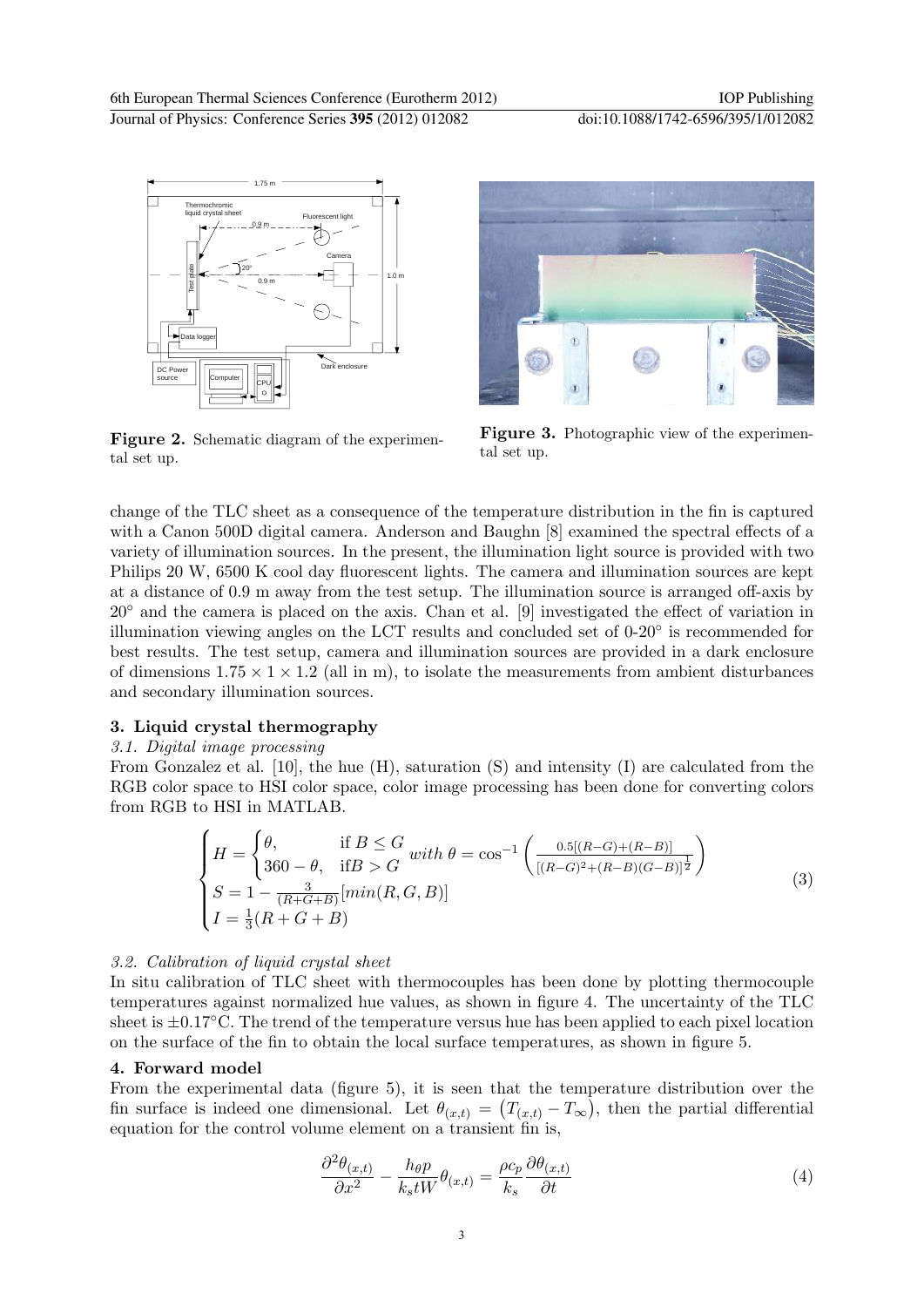

Figure 4. Calibration curve of the TLC sheet relating temperature with hue.



**Figure 5.** Temperature field on the surface of the fin by applying the calibration procedure.

Substitute for  $h_{\theta}$  in equation (4), we have

$$
\frac{\partial^2 \theta_{(x,t)}}{\partial x^2} - \frac{a \left(\frac{g \beta \theta_{(x,t)} L^3}{\nu \alpha_f} \right)^b k_f p}{k_s L t W} \theta_{(x,t)} = \frac{1}{\alpha} \frac{\partial \theta_{(x,t)}}{\partial t} \tag{5}
$$

The initial and boundary conditions for solving equation (5) are, at t=0 s,  $\theta_{(x,0)} = f(x)$ ; at x=0 m,  $\theta_{(0,t)} = f_1(t)$  and at x=L m,  $\theta_{(L,t)} = f_2(t)$ .

The functions f,  $f_1$  and  $f_2$  are obtained directly from measurements by using regression. Equation (5), is in a form to retrieve 'a' and ' $\alpha$ ', once  $\theta_{(x,t)}$  is available from experiments. In the forward model, for assumed values of parameters 'a' and ' $\alpha$ ' individually and simultaneously, equation (5) can be solved numerically using finite difference method with an explicit scheme to march in time and the temperature distribution along the length of the fin for various time instances can be computed. A grid independence study showed that 16 equi-spaced nodes are sufficient.

#### 5. Inverse model

The temperature distribution along the length of the fin,  $\theta_{(x,t)}$  is measured with LCT technique at different instants of time. For this study, experiments were done for a power level of 19.98 W. Upon reaching steady state the power was switched and the temperature time history is logged. Bayesian inference is then used to match the experimentally obtained temperature distribution with the distribution obtained by solving equation (5) for guess values of 'a' and ' $\alpha$ '. Treating equation (5) as a single ('a' or ' $\alpha$ ') or two ('a' and ' $\alpha$ ') parameter estimation, the sum of the squares of the difference between the measured and simulated temperatures is first calculated as follows.

$$
R^{2} = \sum_{j=1}^{M} \sum_{i=1}^{N} (\theta_{i,meas}^{j} - \theta_{i,sim}^{j})^{2}
$$
 (6)

Where 'i' stands for spatial location node and 'j' stands for time under consideration. In this study  $N=16$  and  $M=13$ . The Bayes theorem relates the experimental data Y and the state vector x as

$$
P(x/Y) = \frac{P(Y/x)P(x)}{P(Y)} = \frac{P(Y/x)P(x)}{\int P(Y/x)P(x)dx}
$$
\n<sup>(7)</sup>

Where  $P(x/Y)$  is called the posterior probability density function (PPDF),  $P(Y/x)$  is the likelihood density function,  $P(x)$  is the prior density function and  $P(Y)$  is the normalizing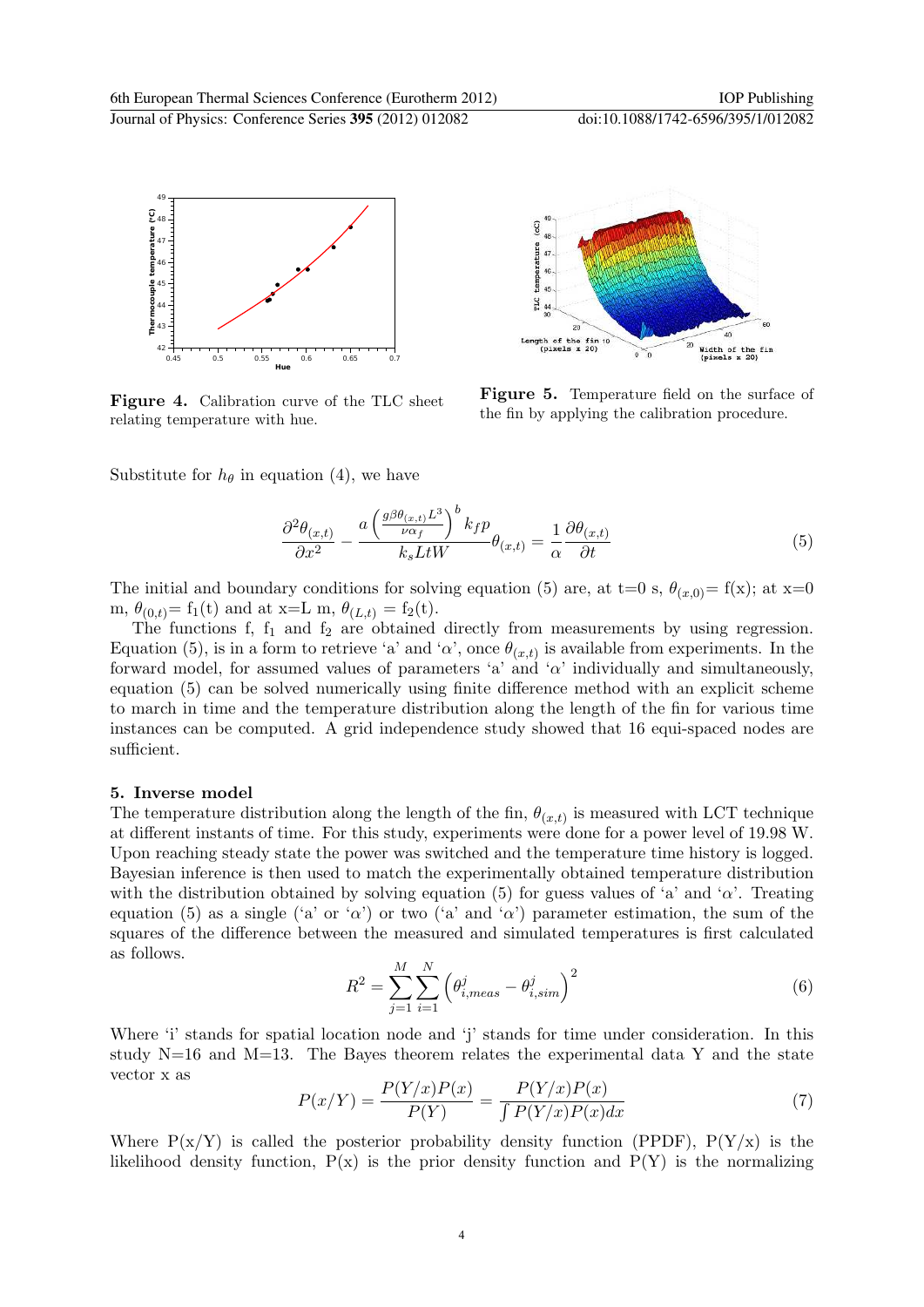6th European Thermal Sciences Conference (Eurotherm 2012) IOP Publishing Journal of Physics: Conference Series **395** (2012) 012082 doi:10.1088/1742-6596/395/1/012082

constant. The likelihood density function for the measured data points is as follows,

$$
P(Y/x) = \frac{1}{\left(\sqrt{2\pi\sigma^2}\right)^n} e^{-\left(\frac{(Y-F(x))^T(Y-F(x))}{2\sigma^2}\right)} = \frac{1}{\left(\sqrt{2\pi\sigma^2}\right)^n} e^{-\left(\frac{\chi^2}{2}\right)}
$$
(8)

where n=N×M,  $\chi^2 = \frac{R^2}{\sigma^2}$ , Y is the measurement data vector of dimension n and F(x) is the solution to the forward model with the parameter vector x. The prior density function  $P(x)$ typically follows a uniform or normal distribution. In the case of a uniform prior,  $P(x)$  is the same for all values of x. In this study, whenever a prior is given,  $P(x)$  will be assumed to a normal distribution with a mean of  $\mu_p$  and a standard deviation of  $\sigma_p$ . For a normal prior,  $P(x)$ is given by

$$
P(x) = \frac{1}{\sqrt{2\pi\sigma_p^2}} e^{-\frac{(x-\mu_p)^2}{2\sigma_p^2}}
$$
\n(9)

#### 5.1. Single parameter estimation

From equation (8) and (9), the PPDF for single parameter (for estimating either 'a' or ' $\alpha$ ') becomes

$$
P(x/Y) = \frac{\frac{1}{(\sqrt{2\pi\sigma^2})^n} e^{-\left(\frac{\chi^2}{2}\right)} \times \frac{1}{\sqrt{2\pi\sigma_p^2}} e^{-\frac{(x-\mu_p)^2}{2\sigma_p^2}}}{\int \left[\frac{1}{(\sqrt{2\pi\sigma^2})^n} e^{-\left(\frac{\chi^2}{2}\right)} \times \frac{1}{\sqrt{2\pi\sigma_p^2}} e^{-\frac{(x-\mu_p)^2}{2\sigma_p^2}}\right] dx} = \frac{e^{-\left[\frac{\chi^2}{2} + \frac{(x-\mu_p)^2}{2\sigma_p^2}\right]}}{\int e^{-\left[\frac{\chi^2}{2} + \frac{(x-\mu_p)^2}{2\sigma_p^2}\right]} dx}
$$
(10)

The mean and the variance estimate of x are as follows for discrete data values of x,

$$
\bar{x} = \frac{\sum_{i} x_{i} \times e^{-\left[\frac{\chi^{2}}{2} + \frac{(x_{i} - \mu_{p})^{2}}{2\sigma_{p}^{2}}\right]}}{\sum_{i} e^{-\left[\frac{\chi^{2}}{2} + \frac{(x_{i} - \mu_{p})^{2}}{2\sigma_{p}^{2}}\right]}} \text{ and } \sigma_{x}^{2} = \frac{\sum_{i} (x_{i} - \bar{x})^{2} \times e^{-\left[\frac{\chi^{2}}{2} + \frac{(x_{i} - \mu_{p})^{2}}{2\sigma_{p}^{2}}\right]}}{\sum_{i} e^{-\left[\frac{\chi^{2}}{2} + \frac{(x_{i} - \mu_{p})^{2}}{2\sigma_{p}^{2}}\right]}}
$$
(11)

#### 5.2. Two parameter estimation

For two parameter estimation, the probability distribution is two dimensional for a given values of x and y. From Bayes theorem, the PPDF becomes

$$
P(x,y/Y) = \frac{P(Y/x,y)P(x)P(y)}{\int \int P(Y/x,y)P(x)P(y)dxdy} = \frac{e^{-\left[\frac{\chi^2}{2} + \frac{(x-\mu_{x,p})^2}{2\sigma_{x,p}^2} + \frac{(y-\mu_{y,p})^2}{2\sigma_{y,p}^2}\right]}}{\int \int e^{-\left[\frac{\chi^2}{2} + \frac{(x-\mu_{x,p})^2}{2\sigma_{x,p}^2} + \frac{(y-\mu_{y,p})^2}{2\sigma_{y,p}^2}\right]}dxdy}
$$
(12)

Marginal distribution have been used to define the PPDF for x and y.

$$
P(x/Y) = \frac{P(Y/x, y)P(x)P(y)}{\int P(Y/x, y)P(x)P(y)dy}
$$
 and 
$$
P(y/Y) = \frac{P(Y/x, y)P(x)P(y)}{\int P(Y/x, y)P(x)P(y)dx}
$$
 (13)

The mean and the variance estimates for x can be obtained by adding the row probability sum and the mean and the variance estimates for y can be obtained by adding the column probability sum. The mean and the variance estimate of x are as follows for discrete data values  $(x, y)$ ,

$$
\bar{x} = \frac{\sum_{i} x_{i} \times e^{-\left[\frac{\chi^{2}}{2} + \frac{(x_{i} - \mu_{x,p})^{2}}{2\sigma_{x,p}^{2}} + \frac{(y_{i} - \mu_{y,p})^{2}}{2\sigma_{y,p}^{2}}\right]}}{\sum_{i} e^{-\left[\frac{\chi^{2}}{2} + \frac{(x_{i} - \mu_{x,p})^{2}}{2\sigma_{x,p}^{2}} + \frac{(y_{i} - \mu_{y,p})^{2}}{2\sigma_{y,p}^{2}}\right]}} \text{ and } \sigma_{x}^{2} = \frac{\sum_{i} (x_{i} - \bar{x})^{2} \times e^{-\left[\frac{\chi^{2}}{2} + \frac{(x_{i} - \mu_{x,p})^{2}}{2\sigma_{x,p}^{2}} + \frac{(y_{i} - \mu_{y,p})^{2}}{2\sigma_{y,p}^{2}}\right]}}{\sum_{i} e^{-\left[\frac{\chi^{2}}{2} + \frac{(x_{i} - \mu_{x,p})^{2}}{2\sigma_{x,p}^{2}} + \frac{(y_{i} - \mu_{y,p})^{2}}{2\sigma_{y,p}^{2}}\right]}} \tag{14}
$$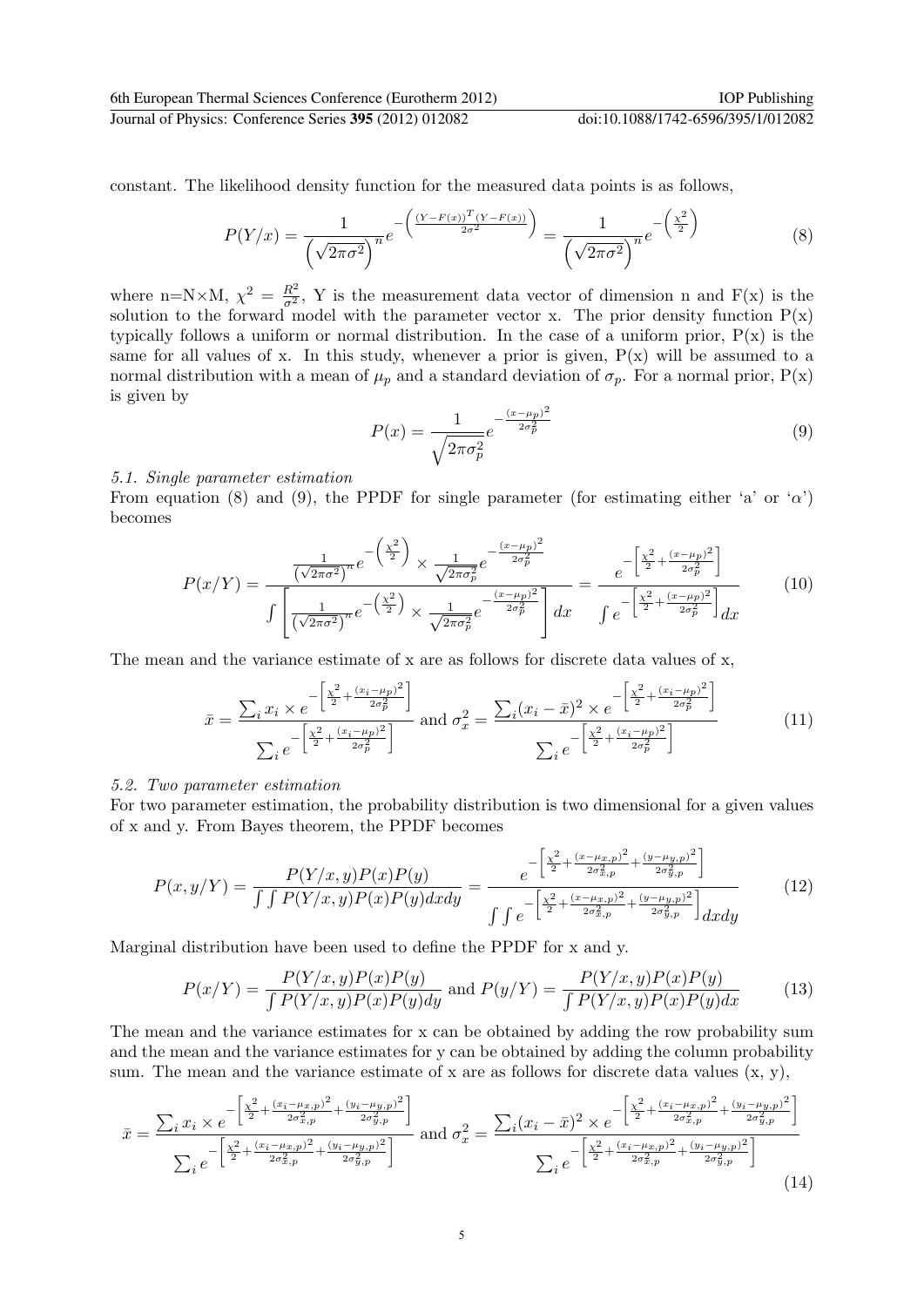Similarly, the mean and the variance estimate of y is as follows for a given two parameter discrete data values (x, y),

$$
\bar{y} = \frac{\sum_{i} y_{i} \times e^{-\left[\frac{\chi^{2}}{2} + \frac{(x_{i} - \mu_{x,p})^{2}}{2\sigma_{x,p}^{2}} + \frac{(y_{i} - \mu_{y,p})^{2}}{2\sigma_{y,p}^{2}}\right]}}{\sum_{i} e^{-\left[\frac{\chi^{2}}{2} + \frac{(x_{i} - \mu_{x,p})^{2}}{2\sigma_{x,p}^{2}} + \frac{(y_{i} - \mu_{y,p})^{2}}{2\sigma_{y,p}^{2}}\right]}} \text{ and } \sigma_{y}^{2} = \frac{\sum_{i} (y_{i} - \bar{y})^{2} \times e^{-\left[\frac{\chi^{2}}{2} + \frac{(x_{i} - \mu_{x,p})^{2}}{2\sigma_{x,p}^{2}} + \frac{(y_{i} - \mu_{y,p})^{2}}{2\sigma_{y,p}^{2}}\right]}}{\sum_{i} e^{-\left[\frac{\chi^{2}}{2} + \frac{(x_{i} - \mu_{x,p})^{2}}{2\sigma_{x,p}^{2}} + \frac{(y_{i} - \mu_{y,p})^{2}}{2\sigma_{y,p}^{2}}\right]}} \tag{15}
$$

In the preceding discussion  $x = a$  and  $y = \alpha$ .

#### 6. Results and Discussion

Experiments are done according to the color-temperature response of the TLC sheet. In the transient cooling phase for the first 120 s, the color-temperature response is considered for the retrieval of parameters. In the two minutes span, for every 10 seconds the temperature data has been captured. Results have been obtained for two cases (i) by considering data at 13 time instances and (ii) 3 time instances (30, 60 and 90 s from the switching off the power). Prior information has been obtained based on results for a case without prior and these are shown in table 1. The thermal conductivity of the mild steel fin is assumed as  $50 \,\mathrm{W/m\text{-}K}$ . The range of 'a' is 0.1 to 2 and the range of ' $\alpha$ ' is  $1 \times 10^{-7}$  -  $1 \times 10^{-4}$ . The optimum number of samples required for the analysis is considered as 200, as shown in table 2. For the two parameter estimation a total of  $200 \times 200 = 40000$  samples were used.

Table 1. Parameters of the Gaussian prior for 'a' and ' $\alpha$ ' used in the retrieval.

|   | Sl.No. Parameter | Mean                                  | SD.                                       |
|---|------------------|---------------------------------------|-------------------------------------------|
|   | a                | $\mu_{a,p} = 0.7$                     | $\sigma_{a,p} = 0.01$                     |
| ച | $\alpha$         | $\mu_{\alpha,p} = 1.5 \times 10^{-5}$ | $\sigma_{\alpha,p} = 0.65 \times 10^{-7}$ |

|                                | ் உ |                      |      | $\alpha$ , m <sup>2</sup> /s                                                                                                 |     |    |  |
|--------------------------------|-----|----------------------|------|------------------------------------------------------------------------------------------------------------------------------|-----|----|--|
| Sl.No. No. of samples Mean MAP |     |                      | - SD | Mean                                                                                                                         | MAP | SD |  |
| 50                             |     | 0.7579 0.7592 0.0264 |      | $1.8040\times10^{-5}$ $1.8449\times10^{-5}$ $1.4535\times10^{-6}$<br>$\overline{c}$ , we have the contract of $\overline{c}$ |     |    |  |

 $\begin{array}{ccccccccc} 2 & 200 & 0.7579 & 0.7588 & 0.0265 & 1.8043 \times 10^{-5} & 1.7670 \times 10^{-5} & 1.4468 \times 10^{-6} & 3 & 500 & 0.7579 & 0.7587 & 0.0265 & 1.8043 \times 10^{-5} & 1.7718 \times 10^{-5} & 1.4468 \times 10^{-6} & \end{array}$ 

 $1.7718{\times}10^{-5}$ 

**Table 2.** Number of samples required for the retrieval of 'a' and ' $\alpha$ '.

#### 6.1. Estimation of 'a' and ' $\alpha$ ' individually

From the TLC temperature distribution data, the parameters 'a' and ' $\alpha$ ' are first retrieved individually with mean, MAP and standard deviation for (i) with prior and (ii) without prior for 3 and 13 time instances respectively, as shown in table 3. The PPDFs for 'a' and ' $\alpha$ ' for the corresponding range are shown in figures 6 and 7 respectively. It can be seen that with the injection of prior, the SD of the estimates come down significantly.

Table 3. Results for the estimation of 'a' and ' $\alpha$ ' individually.

|                |                              |                                                                                                               | ʻa'  |     |     | $\alpha$ , m <sup>2</sup> /s |                                                                                                                                        |                                                                    |  |
|----------------|------------------------------|---------------------------------------------------------------------------------------------------------------|------|-----|-----|------------------------------|----------------------------------------------------------------------------------------------------------------------------------------|--------------------------------------------------------------------|--|
|                | Sl.No. No. of time instances | prior                                                                                                         | Mean | MAP | SD. | Mean                         | MAP.                                                                                                                                   | SD.                                                                |  |
|                |                              | $w$ /o prior 0.7579 0.7588 0.0265                                                                             |      |     |     |                              | $1.8043\times10^{-5}$ $1.7670\times10^{-5}$ $1.4468\times10^{-6}$                                                                      |                                                                    |  |
| $\overline{2}$ | 13                           | with prior $0.7073$ $0.7111$ $0.0093$<br>$w$ /o prior 0.7282 0.7302 0.0133<br>with prior 0.7102 0.7111 0.0080 |      |     |     |                              | $1.5160\times10^{-5}$ $1.5160\times10^{-5}$ $1.3511\times10^{-9}$<br>$1.6125\times10^{-5}$ $1.6164\times10^{-5}$ $6.0460\times10^{-7}$ | $1.5160\times10^{-5}$ $1.5160\times10^{-5}$ $8.8023\times10^{-10}$ |  |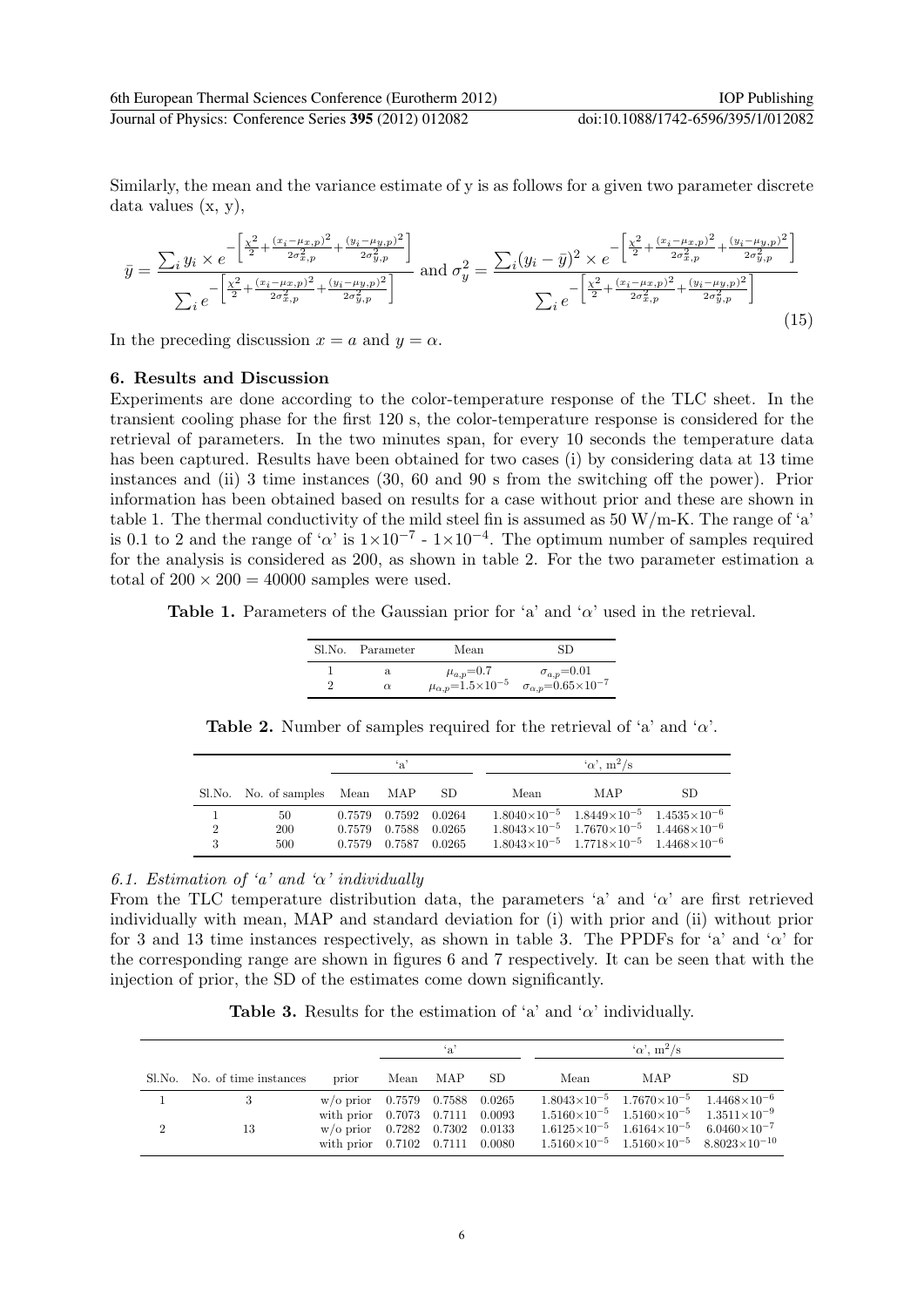

Figure 6. PPDF of 'a' for single parameter estimation.



**Figure 7.** PPDF of ' $\alpha$ ' for single parameter estimation.

#### 6.2. Simultaneous estimation of 'a' and ' $\alpha$ '

From the TLC temperature distribution data, the parameters 'a' and ' $\alpha$ ' were retrieved simultaneously with mean, MAP and standard deviation for (i) with prior and (ii) without prior at 3 and 13 time instances, as shown in table 4. The PPDFs for 'a' and ' $\alpha$ ' for the corresponding range are shown in figures 8 and 9 respectively. The dramatic reduction in SD with the injection of priors is seen for both 'a' and ' $\alpha$ '.

**Table 4.** Results of the simultaneous estimation of 'a' and ' $\alpha$ '.

|   |                              |       | $\cdot$ <sub>a</sub> |          |     | $\alpha$ , m <sup>2</sup> /s                                                                                                                                                                                                  |     |    |
|---|------------------------------|-------|----------------------|----------|-----|-------------------------------------------------------------------------------------------------------------------------------------------------------------------------------------------------------------------------------|-----|----|
|   | Sl.No. No. of time instances | prior |                      | Mean MAP | SD. | Mean                                                                                                                                                                                                                          | MAP | SD |
|   |                              |       |                      |          |     | w/o prior $0.6552$ $0.6538$ $0.1089$ $2.6159 \times 10^{-5}$ $1.6666 \times 10^{-5}$ $1.6110 \times 10^{-5}$<br>with prior $0.7068$ $0.7111$ $0.0093$ $1.5160 \times 10^{-5}$ $1.5160 \times 10^{-5}$ $1.4345 \times 10^{-9}$ |     |    |
| റ | 13                           |       |                      |          |     | w/o prior $0.7496$ $0.7397$ $0.0506$ $1.4395 \times 10^{-5}$ $1.3654 \times 10^{-5}$ $1.8805 \times 10^{-6}$<br>with prior 0.7089 0.7111 0.0080 $1.5160 \times 10^{-5}$ $1.5160 \times 10^{-5}$ $1.2686 \times 10^{-9}$       |     |    |



Figure 8. PPDF of 'a' for two parameter estimation.



**Figure 9.** PPDF of ' $\alpha$ ' for two parameter estimation.